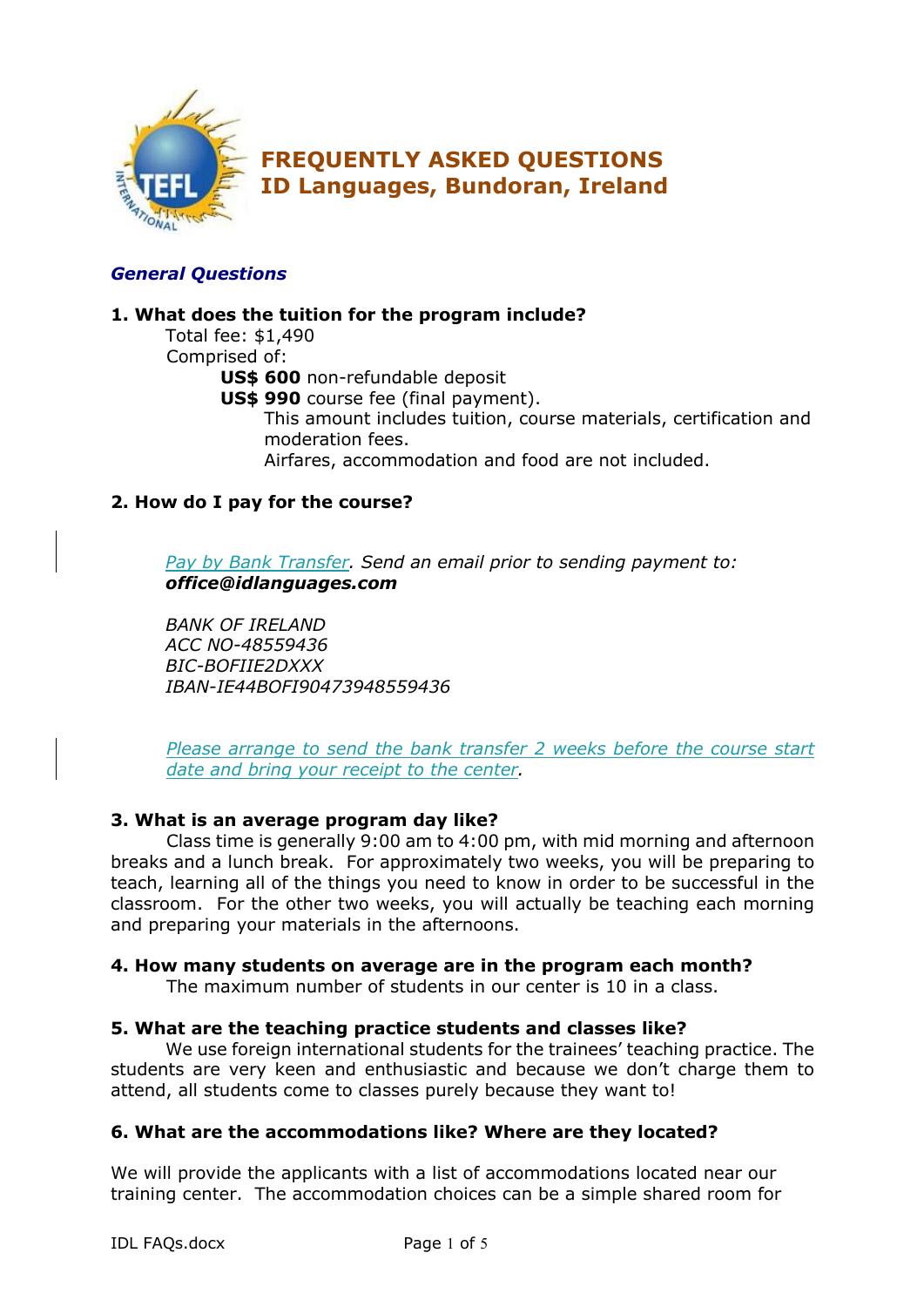backpackers, B&Bs, mid-level hotel to expensive ones that suit your tastes. These are very accessible, walking distance from the center.

Please be assured that any special requests or requirements regarding accommodation will be taken into account, and TEFL International will make every effort to honor such requests.

### **7. Can I have things shipped or mailed to me at the school?**

Yes! Below is our address.

ID LANGUAGES Main Street East End Budoran Co. Donegal IRELAND

Tel.: +353 719829634 Mobile : +353 852329296

#### **8. Can I bring my laptop?**

Yes, you can. But for your convenience, you may use the 2 computers with Internet access at our research room for lesson planning and doing assignments.

#### *The job market and teaching in Ireland; Paperwork and documentation*

#### **1. What is the TEFL job market in Ireland like? Will I have trouble getting a job?**

The TEFL job market in Ireland, at the moment, is excellent everywhere in the country within the summer months and all year around within the main cities. There are hundreds of English language schools in the country, therefore finding an ESL teaching job here is very feasible. Finding employment is only difficult if you wait until the last day of the course to begin looking. We will provide you with resources as to how you can apply for jobs and schedule interviews. With just a little patience, you will certainly locate work in no time, usually in the area of your choice.

#### **2. When do I need to start looking for work? Where do I start?**

We suggest you begin setting up interviews and sending resumes in the second or third week of the course.

#### **3. What will TEFL International do to help me secure employment?**

We can help you with resume and interview preparation. And we guarantee job placement assistance, but please note that TEFL International doesn't 'guarantee' its graduates employment as such. This job placement assistance program is an integral part of the course and is available for as long as you may require it.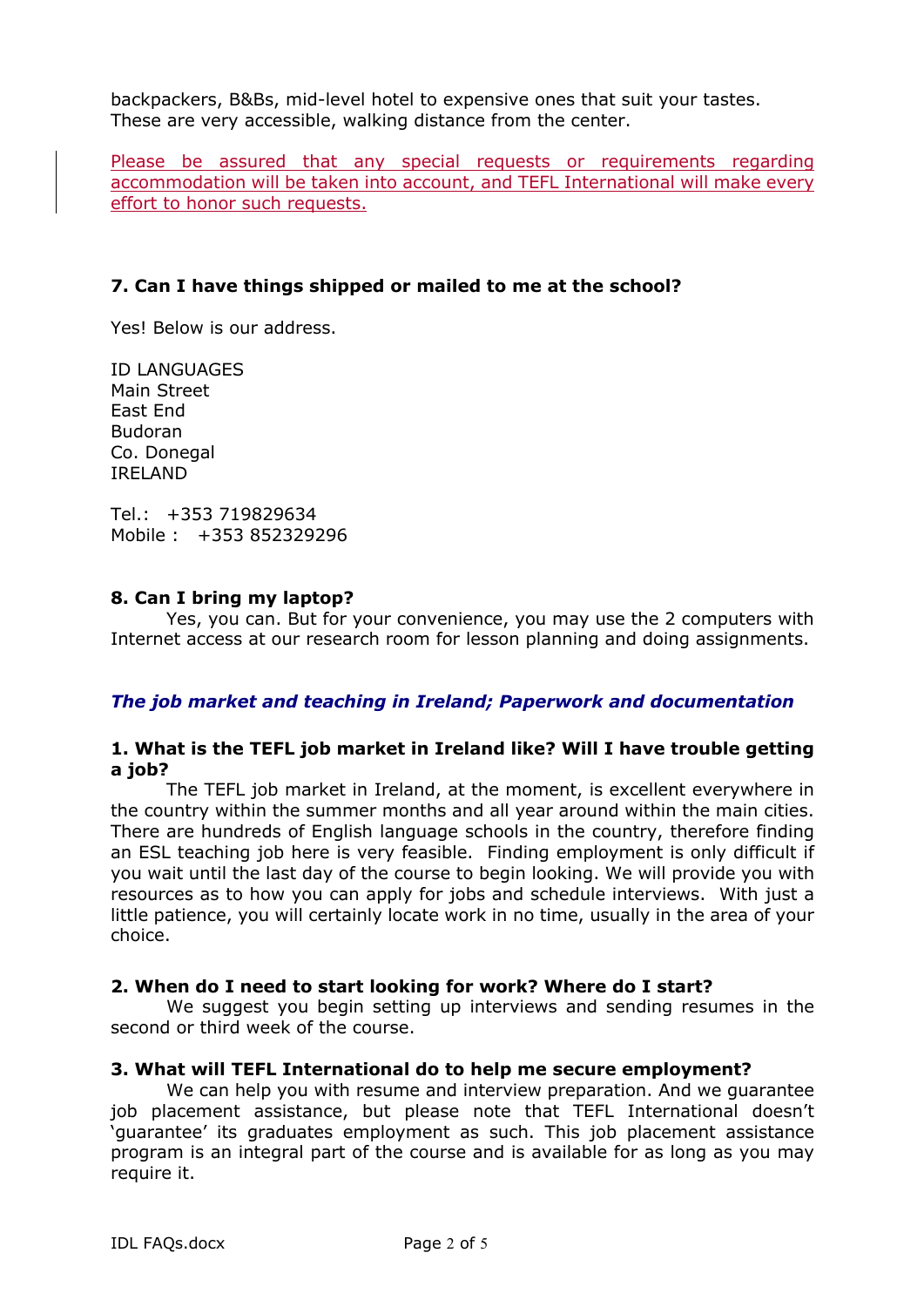#### **4. What is the average salary like?**

The average salary varies between €15 and 20/hour. Of course, it may not be the same in every school and this varies depending on what type of school or company you work for and whether you work full or part-time.

#### **5. Do most schools provide accommodations for their teachers?**

Yes, although there are also schools that do not do this. For example, some schools may provide a room for you, either shared or single, probably in an apartment with other teachers and it may or may not be on the school's premises.

#### **6. How many of the TEFL graduates actually find work?**

Most of our course graduates who have wanted to work have been able to secure teaching positions and most have successfully done this.

#### **7. Do schools provide work permits?**

In Ireland, schools help you secure a work permit. And normally they also shoulder the expenses.

#### **8. What is a typical teaching position like?**

Of course, it varies from school to school, but you may be expected to teach a variety of courses, ranging from children to business professionals at all levels, in groups or in private sessions.

#### **9. Can I return to my own country and teach with my certificate?**

Yes, it's possible though the requirements for working in ESL or TEFL in many western countries are different and sometimes need graduate education in ESL or TEFL.

#### *Questions about Bundoran; Living in Ireland*

#### **1. What are the average housing and living expenses in Bundoran?**

Most likely you will rent a room in an apartment or house with other teachers or with locals, and of course it depends on where you choose to live. A pleasant 2 to 3 bedroom house in Bundoran is about €400/month. Apartments are available for less.

#### **2. What if I get sick in Bundoran?**

If you find yourself requiring medical attention, Bundoran has a local health centre and the Sligo General Hospital is only 40km from town.

If there is any serious injury, please inform the Course Director or one of the staff and transportation will be provided to the nearest hospital for treatment.

#### **3. What's the public transportation system like?**

Bundoran is a small town and it is easy to get around it by bike or on foot. All accommodation options are within 10 minutes walking distance from the training centre. The Public Bus network provides the town with excellent connections with all the surrounding areas and taxis are available 24/7 for reasonable rates.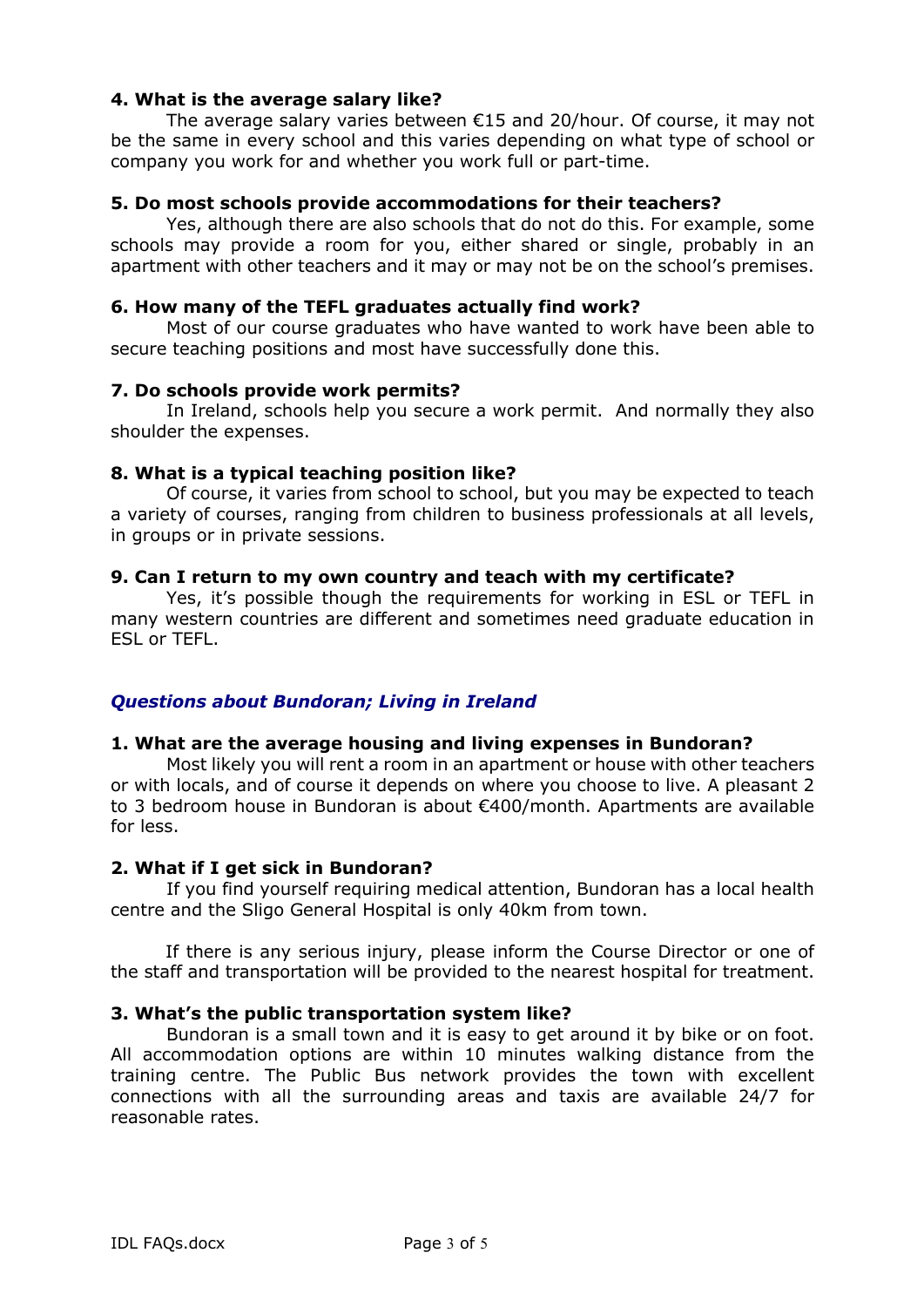#### *What to do before departing for Ireland?*

#### **1. How do I get to Bundoran?**

Inform the Course Administrator regarding your flight details so they can provide transportation from Dublin, Belfast or Knock Airport to your accommodation. E-mail ahead of time your time of arrival so they can meet you at the airport on time. For those arriving before Saturday, please contact office@idlanguages.com for special arrangements.

#### **2. What documents do I need to bring?**

Of course, you need your passport. When you secure work you may be asked to provide notarized copies of your birth certificate, college degrees and transcripts. You might also consider obtaining an international driving permit if driving in Ireland should be necessary for you, although the requirement of a driving licence is widely ignored.

#### **3. What's the climate like? What kind of clothing will I need to bring?**

The weather in Ireland is very changeable and quite wet. We usually get all four seasons in the one day.

A good raincoat is an essential item in your luggage when you are travelling to Ireland. The autumn and the winter are wet, windy and cold and the spring and summer are mild to warm (also wet at times).

If you are coming between October and March, you should bring warm water proof clothes and shoes. If you are coming between April and September, you should bring light clothes and shoes, along with something warm and water proof, just in case.

You will also need to have on hand some really smart clothing. Mens: no need for a suit and tie, but something other than jeans. Button-down shirts, nice shoes that aren't trainers/sneakers... something you'd wear to a job interview, "dressy-casual." Women: Shoulders should be covered. No low-cut necklines or very short skirts. Bare midriffs are not acceptable, even when lifting arms up. Open-toed shoes are acceptable.

Please do not hesitate to contact us should you have other questions or concern at office@idlanguages.com

#### **Thank you for choosing TEFL International, Bundoran, Ireland!**

ID Languages Main Street East End Bundoran Co. Donegal IRELAND